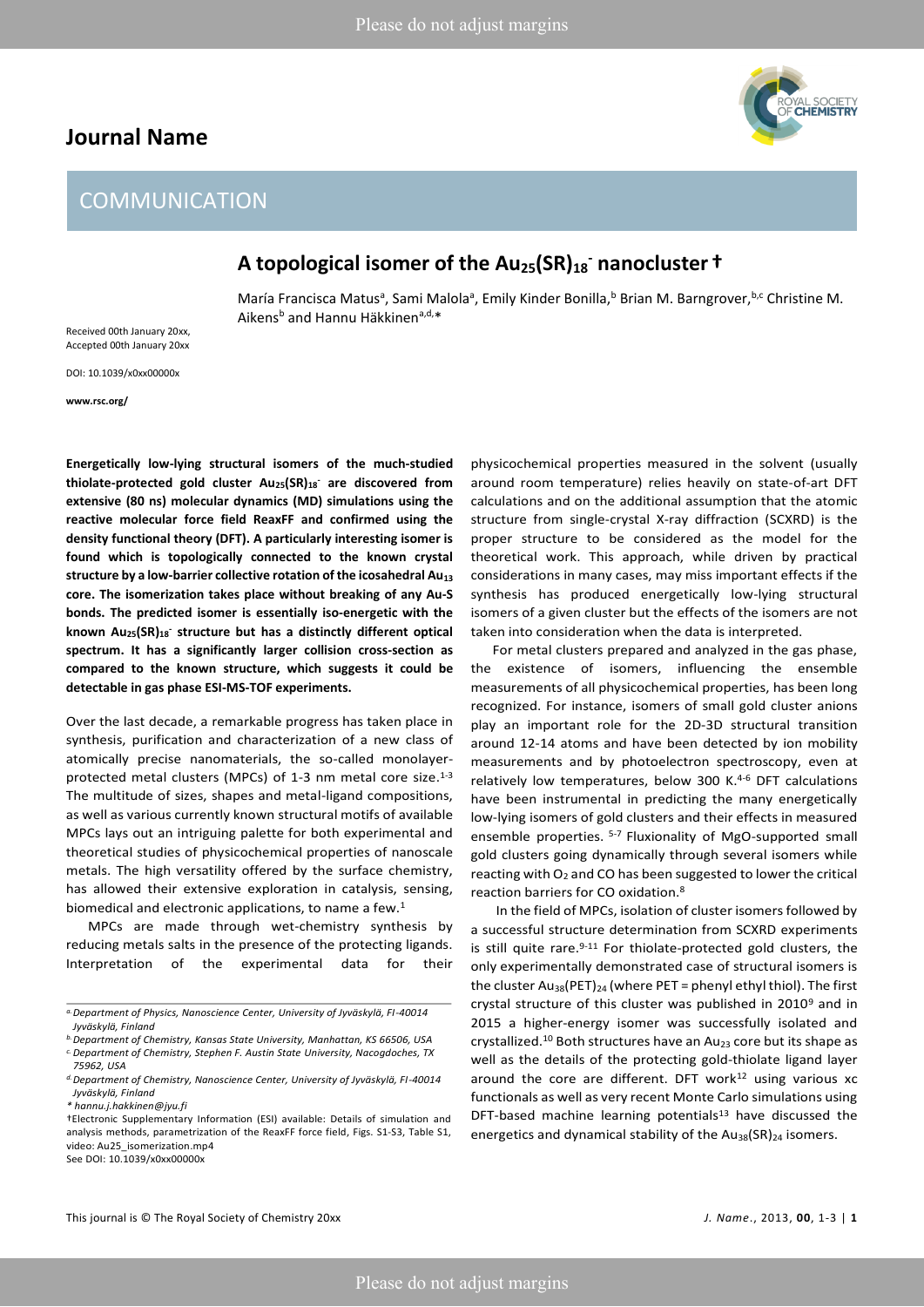#### **COMMUNICATION Journal Name**

The  $Au_{25}(SR)_{18}$  is the most studied thiolate-protected gold cluster up to date. Significant breakthroughs were made when its atomic structure was serendipitously predicted by DFT and determined by SCXRD in 2008,<sup>14-16</sup> although several groups had succeeded in isolating it long before and its chemical composition had been known since 200417-19. The atomic structure found by SCXRD can be concisely described in a "divide-and-protect"<sup>20</sup> notation as [Au<sub>13</sub>(ico)@(RS-Au-SR-Au- $SR$ )<sub>6</sub>]<sup>-</sup>, i.e., having an icosahedral Au<sub>13</sub> core protected by six Vshaped "long" gold-thiolate units. The electronic structure of the cluster is well understood by the "superatom" model which predicts a closed-shell octet configuration by delocalized Au(6s) electrons in the metal core.<sup>7,14,16,21</sup>

 While a large amount of the available experimental data on the  $Au_{25}(SR)_{18}$  anion has been successfully interpreted by building theoretical models based on the known crystal structure with the PET ligand, there have been two theoretical suggestions previously of an alternative arrangement of the gold-thiolate units in the protecting shell. In 2011, Lopez-Acevedo and Häkkinen studied derivatives of the  $Au_{25}(SR)_{18}^{-1}$ cluster structure (using a methylthiolate  $SCH<sub>3</sub>$  as the model ligand, denoted hereafter as MET). They suggested that an intermediate cluster Au<sub>21</sub>(SR)<sub>14</sub><sup>-</sup>, which has been consistently seen in the electrospray ionization mass spectrometry (ESI-MS) experiments as a major charged fragment of  $Au_{25}(SR)_{18}$ , could have a structure [Au<sub>13</sub>(ico)@(RS-Au-SR-Au-SR)<sub>2</sub>(RS-Au-SR)<sub>4</sub>]<sup>-</sup>, where the icosahedral  $Au_{13}$  re-organizes to accommodate binding of the two sulfur ends of each gold-thiolate unit to nearest-neighbour core Au atoms.<sup>22</sup> The re-organization of the  $Au_{13}$  core was found to be driven by relaxing the strain of accommodating four "short" RS-Au-SR units on the core surface. In a follow-up DFT study, Liu et al.<sup>23</sup> observed a similar bonding motif for the  $Au_{25}(SR)_{18}$  by using the MET as a model ligand as well.

 Comprehensive exploration of phase space becomes critical when mapping potential cluster isomers, and empirical reactive force fields can potentially extend the physical simulation times by several orders of magnitude as compared to DFT-MD. For that reason, we employed the so-called reactive force field (ReaxFF)24 to run molecular dynamics simulations. A parametrization of ReaxFF reproducing reasonably well the known structures of a few MET-protected (Au<sub>25</sub>, Au<sub>38,</sub> Au<sub>144</sub>) clusters exists in the literature.25 However, it had not been previously tested with finite-temperature MD simulations. Our initial MD runs around room temperature employing the published parametrization25 yielded unsatisfactory (unphysical) dynamics in the ligand layer, such as breaking of intramolecular S-C bonds. For that reason, we have used a "re-parametrized" version of the ReaxFF potential (details given in the ESI). We ran MD simulations starting from a model structure  $Au_{25}(MET)_{18}$ derived from the experimental crystal structure of  $[Au_{25}(PET)_{18}]$ (refs 15,16).

 We ran three sets of MD runs (20 ns at 200 K, 20 ns at 250 K and 40 ns at 300K) and monitored the radius of gyration  $R_g$ (definition given in the ESI) of the cluster. The results are shown in Fig. 1a and b. During the MD runs at 200 K and 250 K, the  $R_g$ fluctuates around a well-defined value of about 4.5 Å; however,

soon after the system was heated to 300 K,  $R_g$  jumps to an intermediate value of about 4.62 Å and reaches then a high value of about 4.95 Å for the remainder of the run. Fig. 1e shows four snapshot structures from the MD runs in the time window of 40 ns to 60 ns. While the cluster mostly vibrates around the equilibrium structure for at 200 K and 250 K (first 40 ns), it transforms first by twisting the  $Au_2(SR)$ <sub>3</sub> units, followed by reorganization of the whole structure in such a way that most of the gold-thiolate units are bound to nearest-neighbour Au atoms of the core.

 For reference, we also ran DFT-MD simulations of [Au<sub>25</sub>(MET)<sub>18</sub>] but for much shorter times (33 ps). We used elevated temperatures (300, 450, 800 K) in order to speed up exploration of the configuration space. We used the GPAW realspace DFT implementation<sup>26</sup> and the PBE electron exchangecorrelation functional <sup>27</sup> (further technical details in the ESI). As seen in Fig. 1c and d, the  $R_g$  increases significantly during heating from 450 K to 800 K and fluctuates around 5 Å, similar to cluster dynamics at 300 K observed in the ReaxFF-MD runs.



Fig. 1 Time-evolution of (a) temperature and (b) radius of gyration of the Au<sub>25</sub>(MET)<sub>18</sub> cluster in ReaxFF-MD runs. For comparison, (c) and (d) show the corresponding data in DFT-MD runs of  $[Au_{25}(MET)_{18}]$ . (e) Four selected snapshots from the ReaxFF-MD runs in the time window of 40-60 ns (300 K) showing the rearrangement of the structure. The Au<sub>13</sub> core is depicted as spheres and the six RS-Au-SR-Au-SR units with balls and sticks (Au: golden yellow; S: yellow; C: gray; H: white).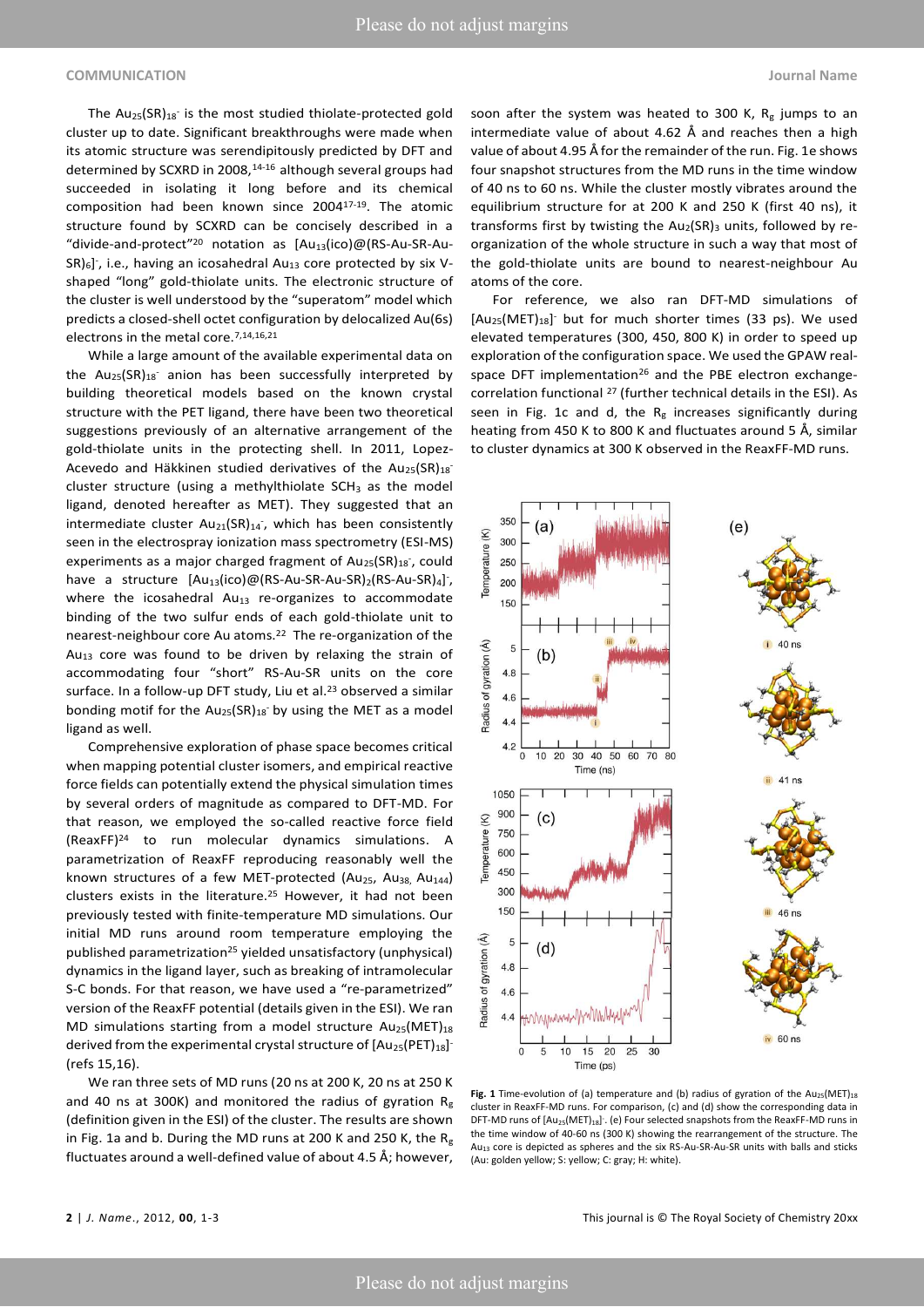Several structures produced by both ReaxFF and DFT MD runs were further analyzed by optimizing them to a nearest local energy minimum using DFT. For comparison, we also included model structures based on the reported crystal structures of anionic, neutral and cationic  $Au_{25}(PET)_{18}$  (refs. 15,16,28,29) but re-optimized here as anions and by replacing the PET with MET, as well as an isomer of  $[Au_{25}(MET)_{18}]$ discovered in our previous work.<sup>30</sup>

 All the considered structures, labelled as **1** to **32**, are listed in Table S1. All isomer energies were compared to the structure **2** obtained by re-optimizing the crystal structure of the neutral  $Au_{25}(PET)_{18}$  cluster as anion.<sup>28</sup> Fig. S1 shows correlation of the "similarity index" and isomer energy. As a "similarity index", we used the distance between a given isomer structure and the reference in a multi-dimensional space, as calculated from the so-called Many-Body Tensor Representation (MBTR).13,31 MBTR folds all the structural details of a cluster into a 1D vector, which makes it straightforward to compare differences of two structures as the difference norm of the vectors (see details in ESI text). Isomers within 1 eV from the reference are shown in Fig. S2. From Fig. S1 we note that isomers **1, 3 – 8, 13, 14, 16, 19 – 22** and **25** are within 0.3 eV from **2**. Most of them differ from **2** mainly by the small variations in the ligand shell such as rotation of MET groups causing different conformations.

 Fig. S1 implies a general positive correlation between the isomer energy and MBTR distance to the reference: isomers that are geometrically close to the reference also have low isomer energy as expected. However, it is very interesting to note that isomers **4** and **25** make an exemption; they have a large MBTR distance but low energy. These isomers have the ligand arrangement discussed previously in refs. 22, 23. They are virtually iso-energetic with **2** within the considered numerical error in energy differences.

 We discovered that isomer **4** is topologically connected to the experimentally known  $[Au_{25}(PET)_{18}]$ <sup>-</sup> structure via a simple collective rotation of the Au<sub>13</sub> core. We performed a series of partially constrained minimizations along the rotation. The energy profile, shown in Fig. 2, implies a very low energy of 0.6 eV for this process. It is notable that no Au-S bonds need to break in this transformation which is the key to the low barrier. This process resembles partially the predicted reversal of handedness for the chiral  $Au_{38}(MET)_{24}$  cluster and is also visualized in ESI video 1.<sup>30</sup>



**Fig. 2** Energy profile for the isomerization reaction from structure **2** to isomer **4**. The reaction involves a collective rotation of the  $Au_{13}$  core and re-organization of the six RS-Au-SR-Au-SR units, with sharpening of the central Au-SR-Au angle changing from 100.7 to 91.6 degree. No Au-SR bonds are broken in this process. The process is also visualized in ESI video 1.



Wavelength (nm)

**Fig. 3** (a) Calculated UV-vis absorption spectra of the crystal structure (blue curve) and isomer **4** (red curve) of  $[Au_{25}(PET)_{18}]$ , (b) Ensemble spectra of the data shown in (a) with 1/1 and 2/1 ratios of the crystal structure/isomer.

 Could the predicted isomer **4**, shown here to be essentially iso-energetic and topologically connected to the known structure of  $[Au_{25}(PET)_{18}]$ , be detected under suitable experimental conditions? Our DFT calculations indicate that the electronic structure of isomer **4**, re-optimized with the PET ligand, features a significantly larger HOMO-LUMO energy gap (1.88 eV) as compared to  $[Au_{25}(PET)_{18}]$ <sup>-</sup> crystal structure (1.20 eV). The calculated UV-vis optical absorption spectrum reflects the larger optical gap of the isomer and a distinct peak at about 450 nm (Fig. 3a). As Fig. 3b shows, modelling an ensemble absorption spectrum produced by a possible 1:1 or 2:1 mixtures of GS:4 is still consistent with the experimental data.<sup>15,16</sup> This implies that existence of the isomer **4** is not ruled out by the existing experimental UV-vis solution data. Regarding the absence of isomer **4** in the current SCXRD data, one could speculate that the number and type of co-crystallization solvent molecules may play a pivotal role in this matter. Even if the known structure and isomer **4** would be present in equal amounts in solution after synthesis, cluster-counterion interactions under crystallization conditions may not be favourable for formation of high-quality single crystals of isomer **4**. This may explain why this structure has not yet been discovered in the crystalline state.

 To this end, we expect that the existence of isomer **4** (and other potential low-energy isomers) might be better manifested in gas-phase experiments. It is exciting to note that gas-phase characterization of both structural and electronic properties of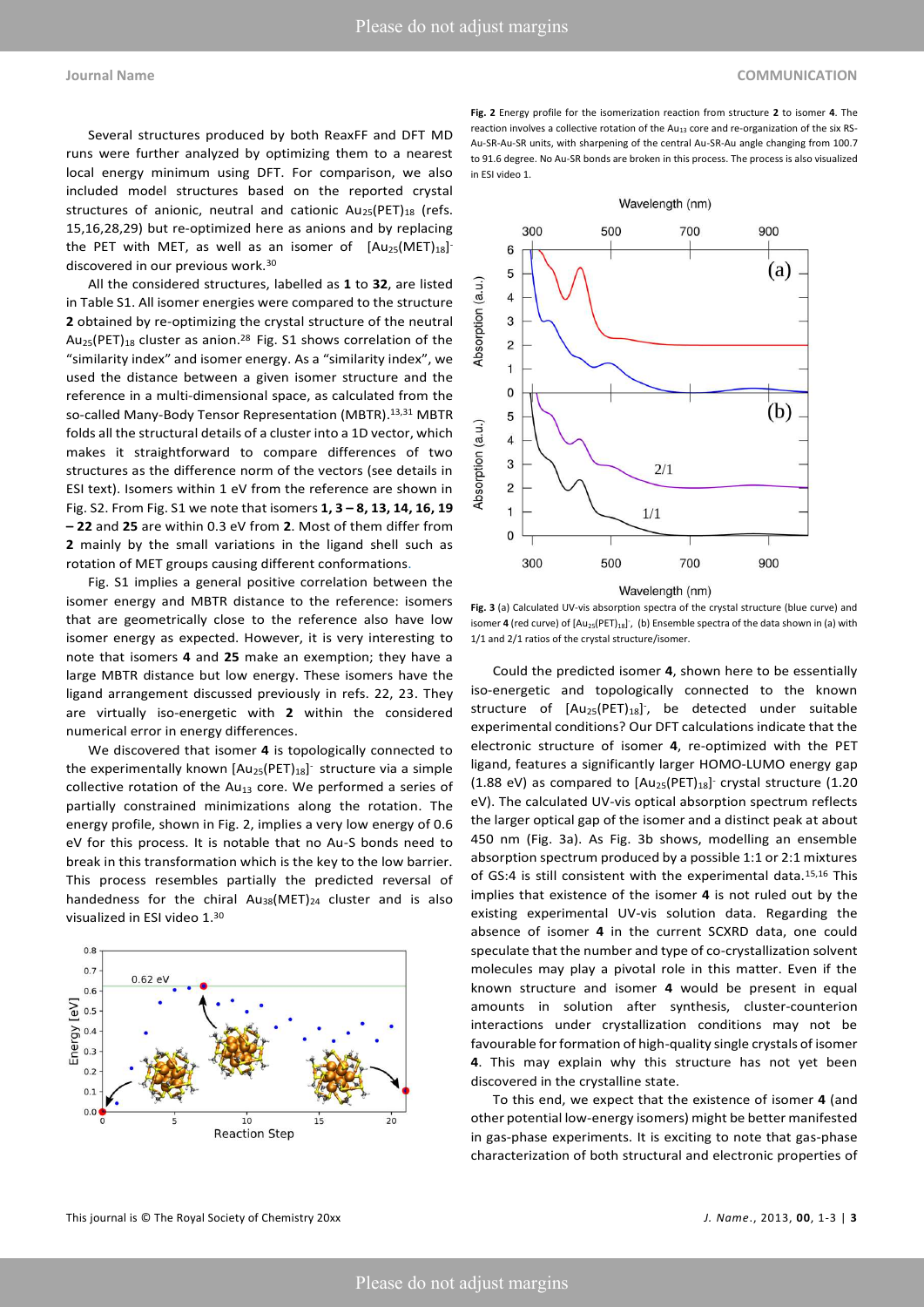#### **COMMUNICATION Journal Name**

anionic ligand-protected gold and silver clusters is now becoming feasible.32-37 It would be extremely interesting, e.g., to re-analyze the measured photoelectron detachment data from  $[Au_{25}(SC_{12}H_{25})_{18}]$  (ref. 32) by taking into account possible effects from isomers discussed in this work. Another promising method might be combined mass/mobility measurements that yield information about the collision cross-section ("geometrical cluster size") with the carrier gas molecules.<sup>6</sup> We predict that the collision cross-section of isomer **4** modelled with PET ligand is significantly larger than that of any known  $[Au_{25}(SR)_{18}]^q$  (q=+,0,-) structure (Fig. 4) and should clearly show up as a separate peak in the analysis. This prediction calls for reanalysis of a rather old time of flight data<sup>38</sup> of  $[Au_{25}(PET)_{18}]$  and motivates new measurements for collision cross-sections. Gasphase characterizations of [Au<sub>25</sub>(SR)<sub>18</sub>]<sup>-</sup> clusters made with short alkylthiols<sup>39</sup> would be intriguing as well.



**Fig. 4** Calculated collision cross-section for the experimental crystal structure of (a)  $[Au_{25}(PET)_{18}]^+$ , (b)  $[Au_{25}(PET)_{18}]^0$ , (c)  $[Au_{25}(PET)_{18}]^-$  and for (d) the model structure of [Au<sub>25</sub>(PET)<sub>18</sub>] based on the PBE-relaxed geometry of isomer 4.

 This work was supported by the Academy of Finland (grant 319208 and HH's Academy Professorship) and by the United States National Science Foundation (NSF) under grant No. CHE-1213771. The computations were made at the JYU node of the national FGCI infrastructure and as part of the PRACE project 2018194723 in the Barcelona Supercomputing Center. Reparameterization of the ReaxFF parameters was performed on the Beocat supercomputer at Kansas State University, which is supported in part by NSF Grants CHE-1726332, CNS-1006860, EPS-1006860, and EPS-0919443. We thank A. Pihlajamäki for discussions on the MBTR structural analysis.

### **Conflicts of interest**

There are no conflicts to declare.

#### **Notes and references**

- 1 T. Tsukuda and H. Häkkinen, *Protected Metal Clusters: From Fundamentals to Applications*, Elsevier, Amsterdam, 2015.
- 2 A. Fernando, K.L.D.M. Weerawardene, N.V. Karimova, C.M. Aikens, *Chem. Rev*., 2015, **115**, 6112.
- 3 R. Jin, C. Zheng, M. Zhou and Y. Chen, *Chem. Rev*., 2016, **116**, 10346.
- 4 H. Häkkinen, M. Moseler and U. Landman, *Phys. Rev. Lett*., 2002, **89**, 033401.
- 5 H. Häkkinen, B. Yoon, U. Landman, X. Li, H.J. Zhai and L.S. Wang, *J. Phys. Chem. A,* 2003, **107**, 6168.
- 6 F. Furche, R. Ahlrichs, P. Weis, C. Jacob, S. Gilb, T. Bierweiler and M. Kappes, *J. Chem. Phys*., 2002, **117**, 6982.
- 7 H. Häkkinen, *Chem Soc. Rev*., 2008, **37**, 1847.
- 8 H. Häkkinen, S. Abbet, A. Sanchez, U. Heiz and U. Landman, *Angew. Chem. Int. Ed*., 2003, **42**, 1297.
- 9 H. Qian, W.T. Eckenhoff, Y. Zhu, T. Pintauer and R. Jin, *J. Am. Chem. Soc.*, 2010, **132**, 8280.
- 10 S. Tian, Y.Z. Li, M.B. Li, J. Yuan, J. Yang, Z. Wu and R. Jin, *Nat. Comm.,* 2015, **6**, 8667.
- 11 Z.-J. Guan, F. Hu, J.-J. Li, Z.-R. Wen, Y.-M. Lin and Q.-M. Wang, *J. Am. Chem. Soc.*, 2020, **142**, 2995.
- 12 R. Juarez-Mosqueda, S. Malola and H. Häkkinen, *Eur. Phys. J. D,* 2019, **73**, 62.
- 13 A. Pihlajamäki, J. Hämäläinen, J. Linja, P. Nieminen, S. Malola, T. Kärkkäinen and H. Häkkinen*, J. Phys. Chem*., 2020, *In Revision.*
- 14 J. Akola, M. Walter, R.L. Whetten, H. Häkkinen and H. Grönbeck, *J. Am. Chem. Soc.,* 2008, **130**, 3756.
- 15 M.W. Heaven, A. Dass, P.S. White, K.M. Holt and R.W. Murray, *J. Am. Chem. Soc*., 2008, **130**, 3754.
- 16 M. Zhu, C.M. Aikens, F.J. Hollander, G.C. Schatz and R.C. Jin, *J. Am. Chem. Soc*., 2008, **130**, 5883.
- 17 J.F. Parker, C.A. Fields-Zinna and R.W. Murray, *Acc. Chem. Res*., 2010, **43**, 1289.
- 18 Y. Negishi, Y. Takasugi, S. Sato, H. Yao, K. Kimura and T. Tsukuda, *J. Am. Chem. Soc*., 2004, **126**, 6518.
- 19 T.G. Schaaff and R.L. Whetten, *J. Phys. Chem. B*, 2000, **104**, 2630.
- 20 H. Häkkinen, M. Walter and H. Grönbeck, *J. Phys. Chem. B*, 2006, **110**, 9927.
- 21 M. Walter, J. Akola, O. Lopez-Acevedo, P.D. Jadzinsky, G. Calero, C.J. Ackerson, R.L. Whetten, H. Grönbeck and H. Häkkinen, *Proc. Natl. Acad. Sci USA*, 2008, **105**, 9157.
- 22 O. Lopez-Acevedo and H. Häkkinen, *Eur. Phys. J. D*, 2011, **63**, 311.
- 23 C. Liu, S. Lin, Y. Pei and X.C. Zeng, *J. Am. Chem. Soc.*, 2013, **135**, 18067.
- 24 A. C. T. Van Duin, S. Dasgupta, F. Lorant and W. A. Goddard, *J. Phys. Chem. A*, 2001, **105**, 9396.
- 25 G.T. Bae and C.M. Aikens, *J. Phys. Chem. A*, 2013, **117**, 10438.
- 26 J. Enkovaara *et al*., *J. Phys. Cond. Matt*., 2010, **22**, 253202.
- 27 J.P. Perdew, K. Burke and M. Ernzerhof, *Phys. Rev. Lett*., 1996, **77**, 3865.
- 28 M. Zhu, W.T. Eckenhoff, T. Pintauer and R. Jin, *J. Phys. Chem. C*, 2008, **112**, 14221.
- 29 M.A. Tofanelli, S. Malola, T. Ni, K. Salorinne, B. Newell, B. Phillips, H. Häkkinen and C.J. Ackerson, *Chemical Science,*  2015, **7**, 1882.
- 30 S. Malola and H. Häkkinen, *J. Am. Chem. Soc*., 2019, **141**, 6006.
- 31 H. Huo and M. Rupp, arXiv.org/1704.06439v3.
- 32 K. Hirata et al., *Nanoscale*, 2017, **9**, 13409
- 33 K. Hirata et al., *Phys. Chem. Chem. Phys*., 2019, **21**, 17463.